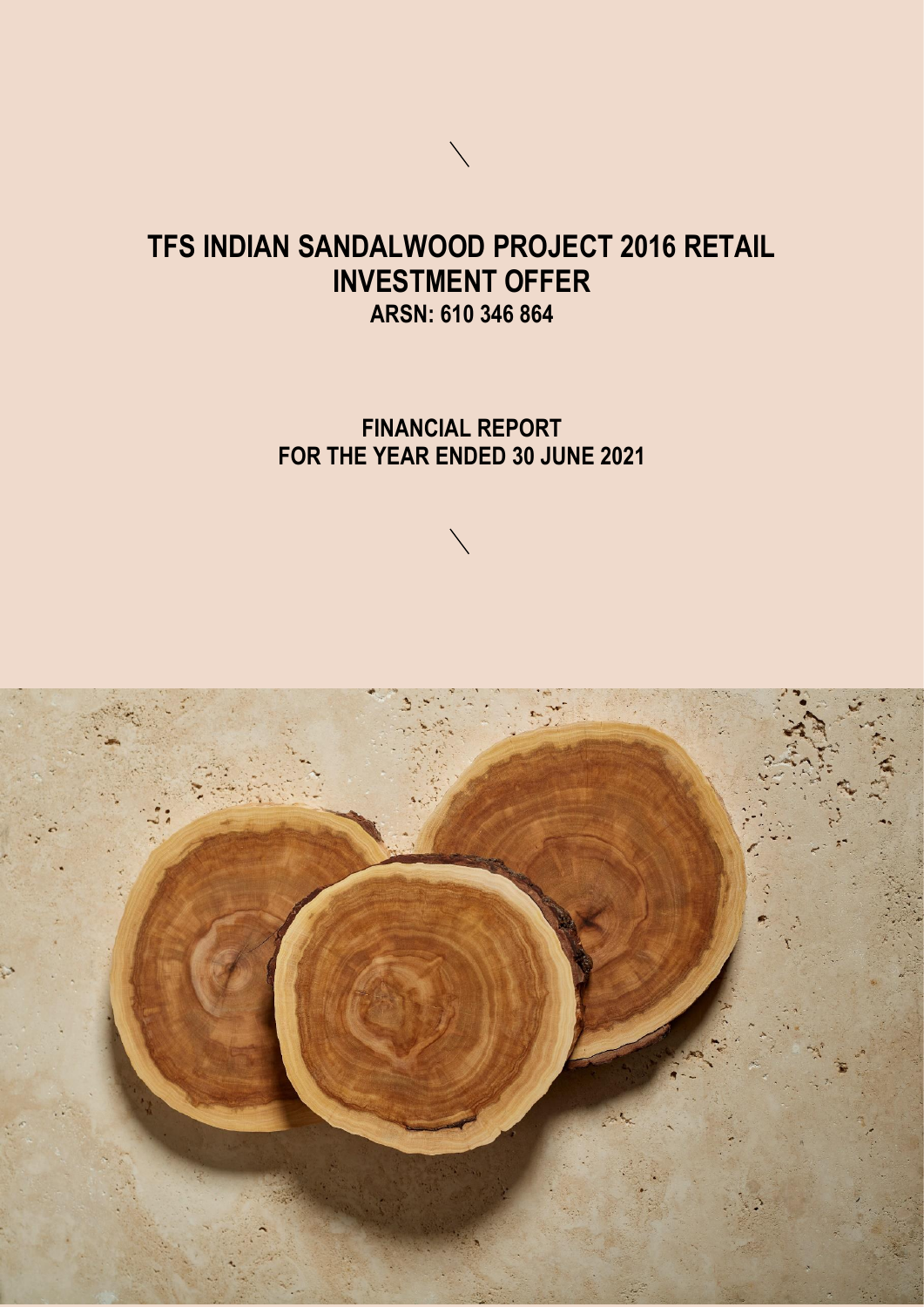# **CONTENTS**

| ٦<br>w<br>۰. |
|--------------|
|--------------|

| RESPONSIBLE ENTITY'S REPORT                                |    |
|------------------------------------------------------------|----|
| INDEPENDENT AUDITOR'S REPORT                               | 3  |
| STATEMENT OF PROFIT OR LOSS AND OTHER COMPREHENSIVE INCOME | 7  |
| STATEMENT OF FINANCIAL POSITION                            | 8  |
| STATEMENT OF CHANGES IN GROWERS' FUNDS                     | 9  |
| STATEMENT OF CASH FLOWS                                    | 10 |
| NOTES TO AND FORMING PART OF THE FINANCIAL STATEMENTS      | 11 |
| DIRECTORS' DECLARATION                                     | 15 |
| AUDITOR'S INDEPENDENCE DECLARATION                         | 16 |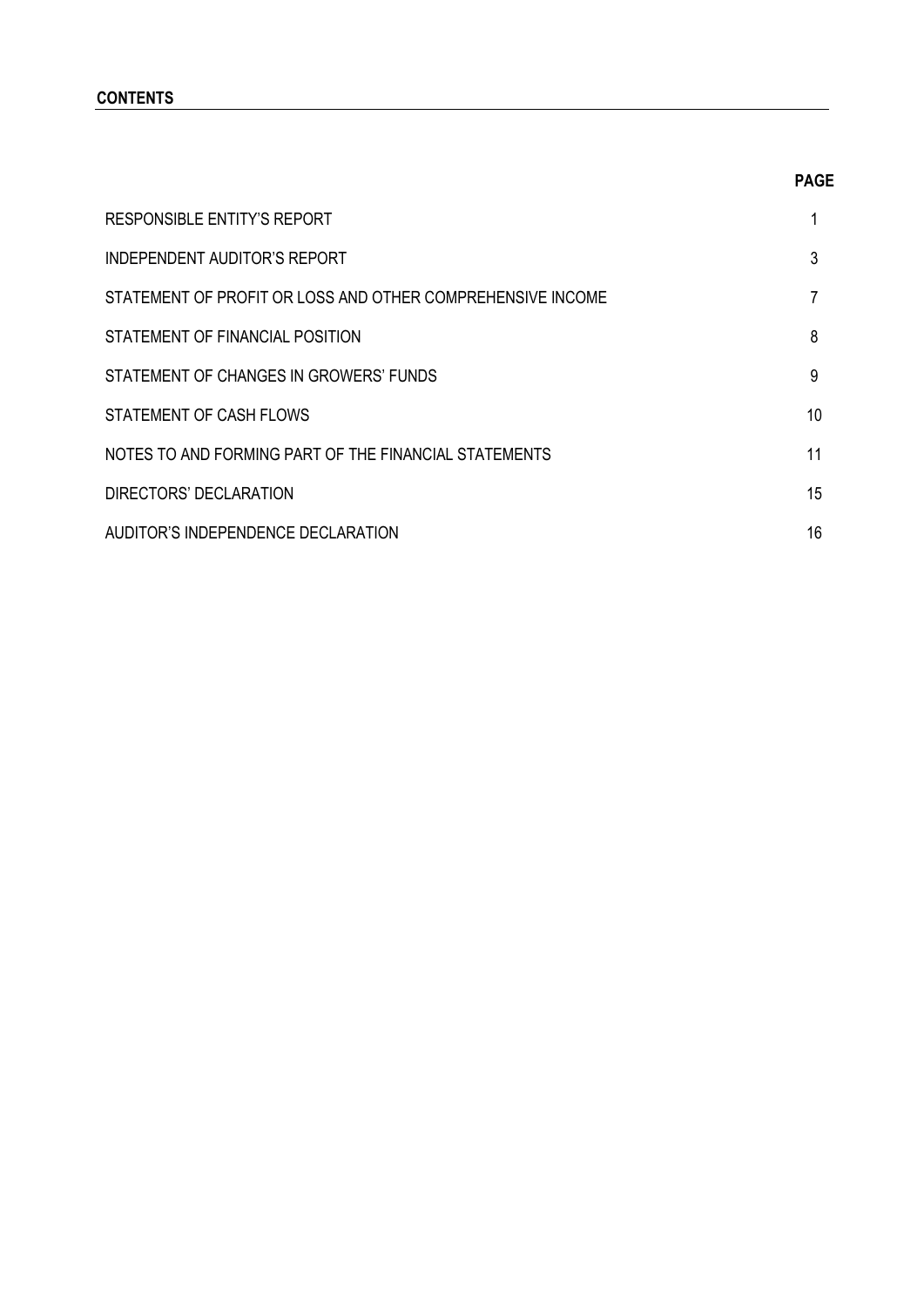# **RESPONSIBLE ENTITY'S REPORT**

The Directors of Sandalwood Properties Ltd ("Responsible Entity") (ACN 093 330 977), as Responsible Entity for TFS Indian Sandalwood Project 2016 Retail Investment Offer (the "Project" or the "Scheme"), submit their report for the year ended 30 June 2021.

# **Directors**

The names of the Directors of Sandalwood Properties Ltd (the "Directors") during the year and until the date of this report are set out below. The directors were in office for this entire period unless otherwise stated.

Mr Kent Burwash (Chairman); Mr Stephen Dixon; and Mr Richard Henfrey.

### **Principal Activities**

The Project is a Managed Investment Scheme for the purposes of the *Corporations Act 2001* and is regulated by the Project's Constitution and the *Corporations Act 2001*. The Scheme participants' ("Growers") interests in the Sandalwood lots are managed by the Responsible Entity as a single commercial plantation for the benefit of the Growers.

Growers include interests held by the Responsible Entity or the subsidiaries of Quintis Holdco Pty Limited ("QHPL"). At 30 June 2021 there were 0 units (1/12 ha) held by the Responsible Entity or subsidiaries of QHPL and 805 units held by other Growers in the Project.

# **Change of State of Affairs**

There have been no significant changes in the state of affairs of the Project during the year other than those disclosed in "Likely Developments and Expected Results".

### **Results of Operations**

During the year, the Scheme continued to be managed in accordance with the investment objective and strategy set out in the Scheme's offer document and in accordance with the Scheme constitution.

Growers are establishing and participating in their own forestry plantation business.

The Scheme derived no operating profit during the financial year (2020: Nil) and made no distributions (2020: Nil).

### *COVID-19 Outbreak*

In March 2020 the Coronavirus ("COVID-19") outbreak was declared a pandemic by the World Health Organisation. As a result of the necessary measures implemented by governments across the globe in response to COVID-19, the Australian agricultural sector has been impacted by social distancing and travel restrictions which in turn have also led to labour shortages being experienced in the sector. The Project is located in the Northern Territory and while labour shortages and restrictions on the movement of personnel due to the COVID-19 pandemic restricted the opportunity to undertake some activities in the plantation during the year, all essential plantation management services have been undertaken by the plantation manager throughout the COVID-19 pandemic.

### **Likely Developments and Expected Results**

The investment strategy of the Scheme will be maintained in accordance with the Scheme constitution and investment objectives as detailed in the Product Disclosure Statement.

### **Expert Forester's Report for the period from 1 July 2020 to 30 June 2021**

| <b>Plantation Name:</b>                                                                                                                                                              | Maneroo Farm 4        | Location: | Douglas Daly Region NT |  |
|--------------------------------------------------------------------------------------------------------------------------------------------------------------------------------------|-----------------------|-----------|------------------------|--|
| Description:                                                                                                                                                                         | <b>Blocks 44 - 51</b> | 67.06 ha  |                        |  |
| Planting:                                                                                                                                                                            | 2017                  |           |                        |  |
| <b>Irrigation Method:</b>                                                                                                                                                            | Trickle               |           |                        |  |
| Silvicultural treatments during the year                                                                                                                                             |                       |           |                        |  |
| Two applications of herbicide were applied during the year to each of the Blocks. This is primarily<br>$\bullet$<br>to reduce competition but also serves to reduce the fire hazard. |                       |           |                        |  |
| An application of a synthetic pyrethroid insecticide was applied to control loopers in March 2021.<br>$\bullet$                                                                      |                       |           |                        |  |
| Driplines are regularly maintained, although this was impacted by the Covid 19 pandemic which<br>٠<br>prevented access to workers.                                                   |                       |           |                        |  |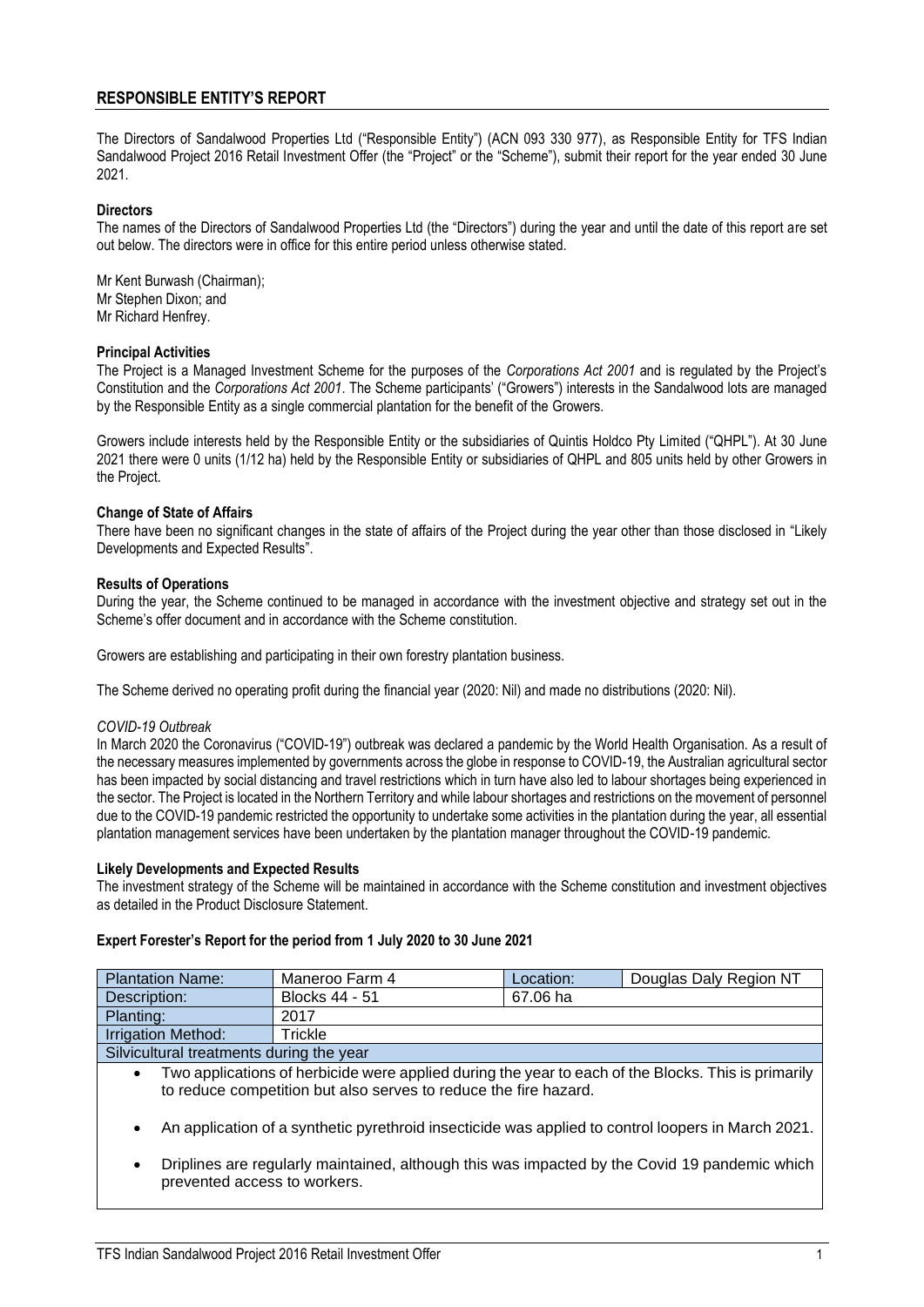# **RESPONSIBLE ENTITY'S REPORT**

#### Comments:

Long-term host used are *Cathormion umbellatum, Dalbergia lanceolaria* and *Dalbergia latifolia* with *Acacia trachycarpa* as a medium-term host and *Sesbania formosa* as the short-term host. The *Cathormion umbellatum* are variable throughout the plantation, particularly in Stands 48 and 49. However, improvement continues on the heavier soils. There are gaps in the *Dalbergia lanceolaria* rows while the *Dalbergia latifolia* appears to be well stocked and vigorous. Consideration should be given to hedging and thinning the *Dalbergia* as soon as possible. *Acacia trachycarpa* is performing very well on this site. The sandalwood appears to have transitioned to the long-term hosts and the *Sesbania formosa* continue to die out.

The sandalwood trees are not thriving indicating moisture stress. In addition, the weed load was heavy at the time of inspection contributing to moisture loss and creating a fire hazard.

Sooty mould was evident throughout the plantation, although no sap-sucking insects were observed. This need investigation. Loopers and fig-leaf beetle have impacted on the sandalwood, with many defoliated.

The form of sandalwood is comparatively good compared to other plantations. The sandalwood trees are due for a form prune.

Restrictions on the movement of personnel due to the Covid 19 pandemic restricted the opportunity to undertake some activities in the plantation during the year. This is particularly so in relation to the maintenance of driplines.

#### **Environmental Management**

The Project's operations are subject to significant environmental regulations under the laws of the Commonwealth and State. There have been no significant known breaches of any environmental regulations to which the Project is subject.

The Directors of the Responsible Entity have considered the National Greenhouse and Energy Reporting Act 2007 (the NGER Act) which introduces a single national reporting framework for the reporting and dissemination of information about the greenhouse gas emissions, greenhouse gas projects, and energy use and production of corporations. At the current stage of development, the Directors have determined that the NGER Act does not have an effect on the Project for the current or subsequent financial year. The Directors will reassess this position as and when the need arises.

### **Indemnification and Insurance of Directors and Officers**

The constitution of the Responsible Entity requires it to indemnify all current and former officers under a law of the Commonwealth or of a State or Territory.

During or since the financial year, the Responsible Entity has paid premiums to insure each of the Directors against liabilities for costs and expenses incurred by them in defending any legal proceedings arising out of their conduct while acting in the capacity of Director of the Responsible Entity. The cover included professional indemnity as well as Directors' and officers' insurance. The contract with the insurer prohibits the disclosure of the nature of the liabilities or the amount of premium paid.

### **Indemnification of Auditors**

To the extent permitted by law, the Responsible Entity has agreed to indemnify its auditors, Ernst & Young Australia, as part of the terms of its audit engagement agreement against claims by third parties arising from the audit (for an unspecified amount). No payment has been made to indemnify Ernst & Young during or since the financial year.

#### **Events after the Reporting Period**

#### *Outbreak of COVID-19*

It is not practicable to estimate the potential impact of COVID-19 on the future sale of the forest produce after the reporting date. The situation is subject to rapid change and regional variability and is dependent on measures imposed by the Australian Government and other countries, for management of the public health issue and any economic stimulus that may be provided.

Other than the possible impact of COVID-19 as disclosed above and in 'Results of Operations', no other matter or circumstance, not otherwise dealt with in the half year financial report, has significantly affected or may significantly affect the Project.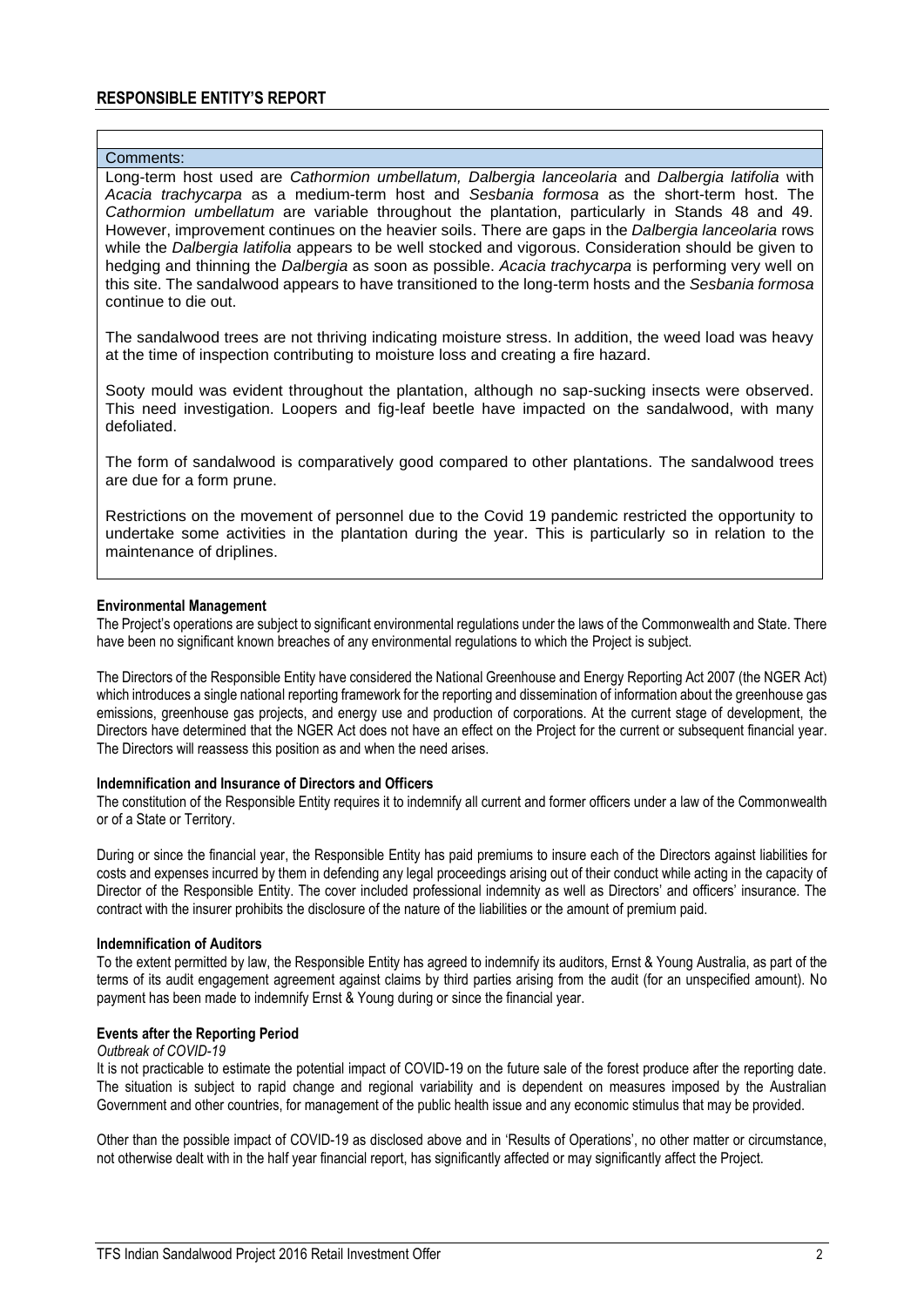# **RESPONSIBLE ENTITY'S REPORT**

# **Auditor's Independence Declaration**

The auditor's independence declaration under section 307C of the *Corporations Act 2001* for the year ended 30 June 2021 has been received and can be found on page 16 of the report.

For and on behalf of the Directors of Sandalwood Properties Ltd:

KRGGrove

**Kent Burwash - Chairman** Dated at Perth on 27 October 2021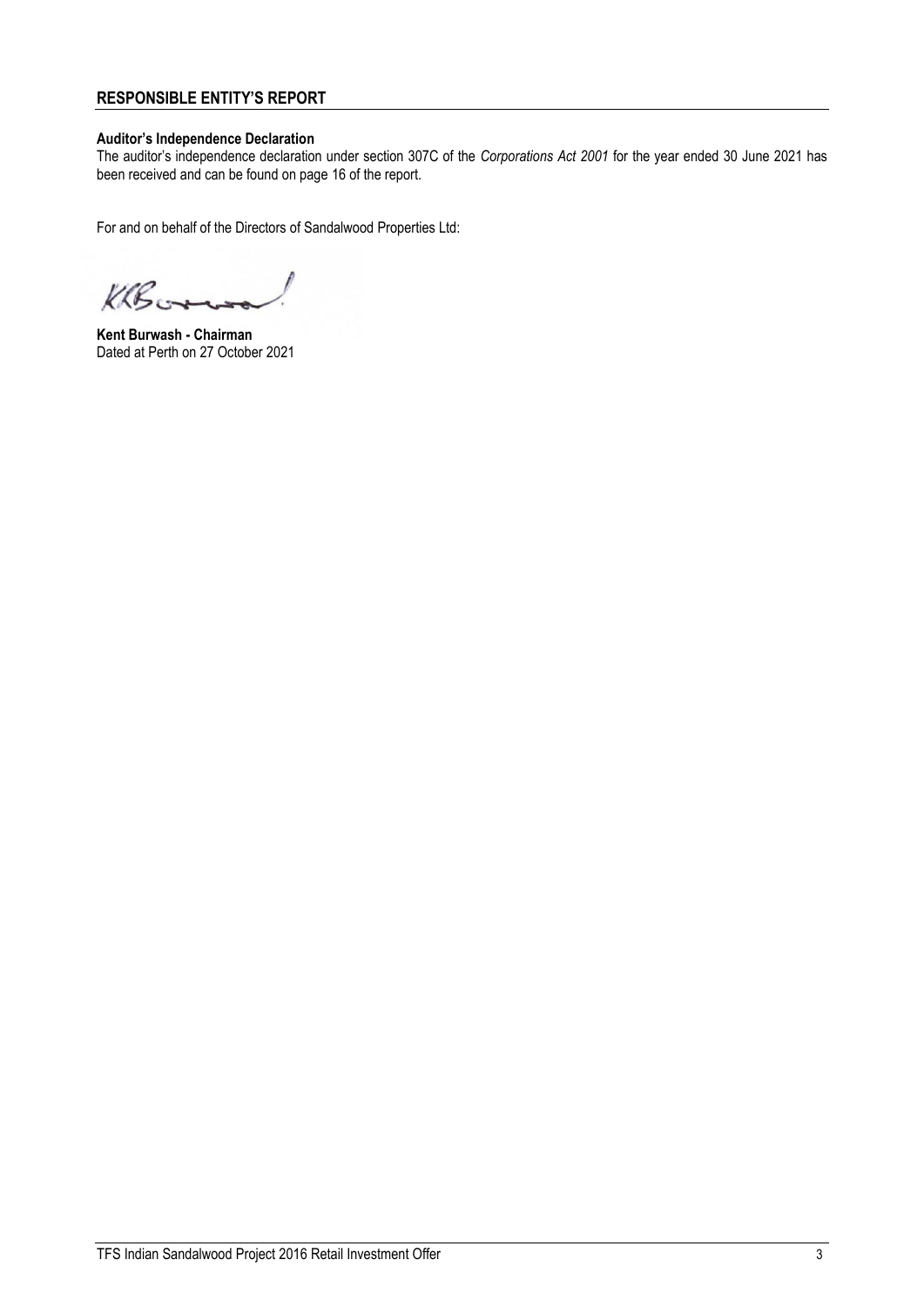

Ernst & Young 11 Mounts Bay Road Perth WA 6000 Australia GPO Box M939 Perth WA 6843

Tel: +61 8 9429 2222 Fax: +61 8 9429 2436 ey.com/au

# **Independent auditor's report to the growers of TFS Indian Sandalwood Project 2016 Retail Investment Offer**

# **Opinion**

We have audited the financial report of TFS Indian Sandalwood Project 2016 Retail Investment Offer (the Registered Scheme), which comprises the statement of financial position as at 30 June 2021, the statement of profit or loss and other comprehensive income, statement of changes in growers' funds and statement of cash flows for the year then ended, notes to the financial statements, including a summary of significant accounting policies, and declaration of the directors of Sandalwood Properties Limited (the Directors), the Responsible Entity of the Registered Scheme.

In our opinion, the accompanying financial report of the Registered Scheme is in accordance with the *Corporations Act 2001*, including:

- a. Giving a true and fair view of the Registered Scheme's financial position as at 30 June 2021 and of its financial performance for the year ended on that date; and
- b. Complying with Australian Accounting Standards and the *Corporations Regulations 2001*.

# **Basis for opinion**

We conducted our audit in accordance with Australian Auditing Standards. Our responsibilities under those standards are further described in the *Auditor's responsibilities for the audit of the financial report* section of our report. We are independent of the Registered Scheme in accordance with the auditor independence requirements of the *Corporations Act 2001* and the ethical requirements of the Accounting Professional and Ethical Standards Board's APES 110 *Code of Ethics for Professional Accountants (including Independence Standards)* (the Code) that are relevant to our audit of the financial report in Australia. We have also fulfilled our other ethical responsibilities in accordance with the Code.

We believe that the audit evidence we have obtained is sufficient and appropriate to provide a basis for our opinion.

# **Information other than the financial report and auditor's report thereon**

The directors of the Responsible Entity are responsible for the other information. The other information is the Responsible Entity's report accompanying the financial report.

Our opinion on the financial report does not cover the other information and accordingly we do not express any form of assurance conclusion thereon.

In connection with our audit of the financial report, our responsibility is to read the other information and, in doing so, consider whether the other information is materially inconsistent with the financial report or our knowledge obtained in the audit or otherwise appears to be materially misstated.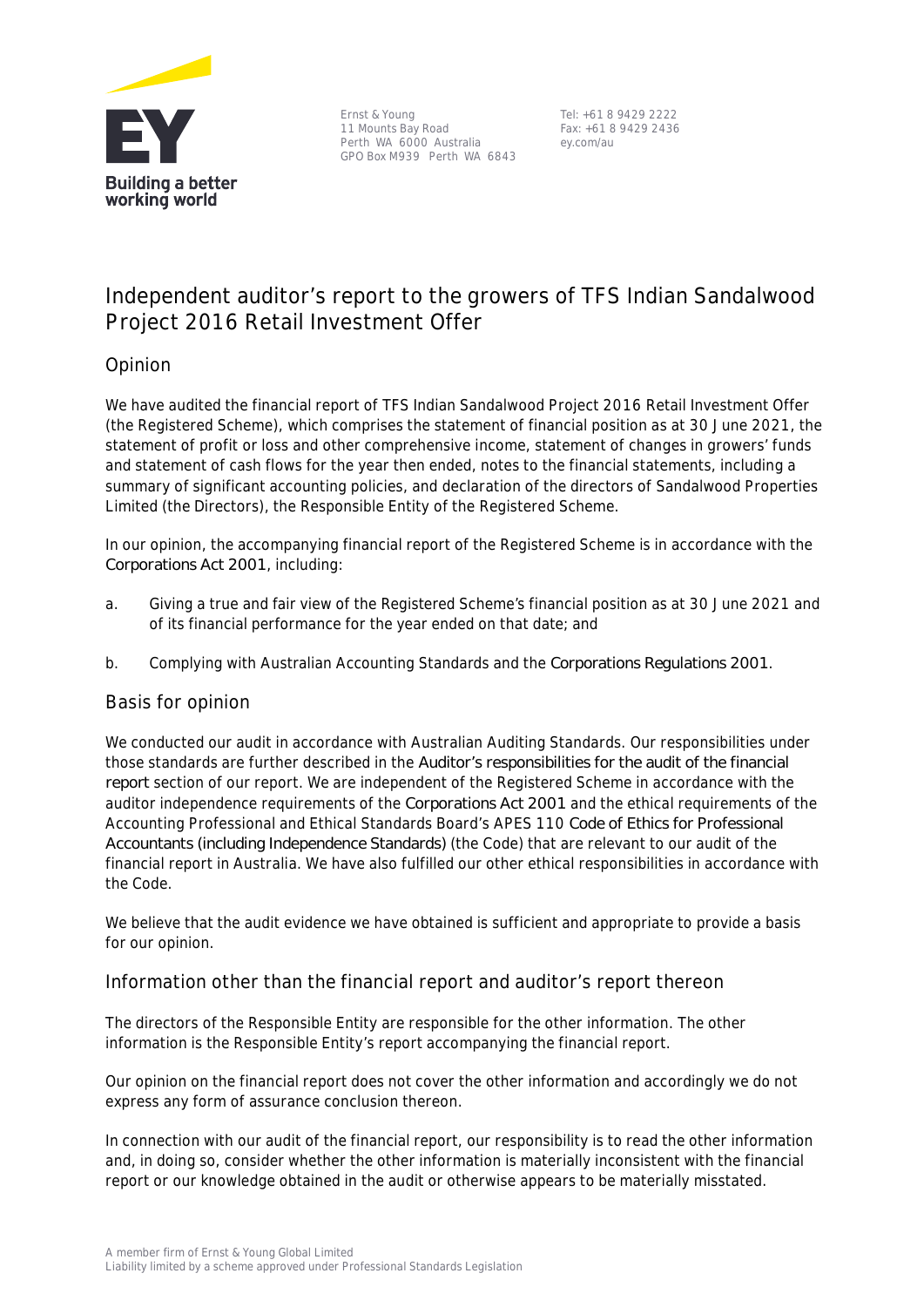

If, based on the work we have performed, we conclude that there is a material misstatement of this other information, we are required to report that fact. We have nothing to report in this regard.

# **Responsibilities of the directors for the financial report**

The directors of the Responsible Entity are responsible for the preparation of the financial report that gives a true and fair view in accordance with Australian Accounting Standards and the *Corporations Act 2001* and for such internal control as the directors determine is necessary to enable the preparation of the financial report that gives a true and fair view and is free from material misstatement, whether due to fraud or error.

In preparing the financial report, the directors are responsible for assessing the Registered Scheme's ability to continue as a going concern, disclosing, as applicable, matters relating to going concern and using the going concern basis of accounting unless the directors either intend to liquidate the Registered Scheme or to cease operations, or have no realistic alternative but to do so.

# **Auditor's responsibilities for the audit of the financial report**

Our objectives are to obtain reasonable assurance about whether the financial report as a whole is free from material misstatement, whether due to fraud or error, and to issue an auditor's report that includes our opinion. Reasonable assurance is a high level of assurance, but is not a guarantee that an audit conducted in accordance with the Australian Auditing Standards will always detect a material misstatement when it exists. Misstatements can arise from fraud or error and are considered material if, individually or in the aggregate, they could reasonably be expected to influence the economic decisions of users taken on the basis of this financial report.

As part of an audit in accordance with the Australian Auditing Standards, we exercise professional judgment and maintain professional scepticism throughout the audit. We also:

- Identify and assess the risks of material misstatement of the financial report, whether due to fraud or error, design and perform audit procedures responsive to those risks, and obtain audit evidence that is sufficient and appropriate to provide a basis for our opinion. The risk of not detecting a material misstatement resulting from fraud is higher than for one resulting from error, as fraud may involve collusion, forgery, intentional omissions, misrepresentations, or the override of internal control.
- ► Obtain an understanding of internal control relevant to the audit in order to design audit procedures that are appropriate in the circumstances, but not for the purpose of expressing an opinion on the effectiveness of the Registered Scheme's internal control.
- Evaluate the appropriateness of accounting policies used and the reasonableness of accounting estimates and related disclosures made by the directors.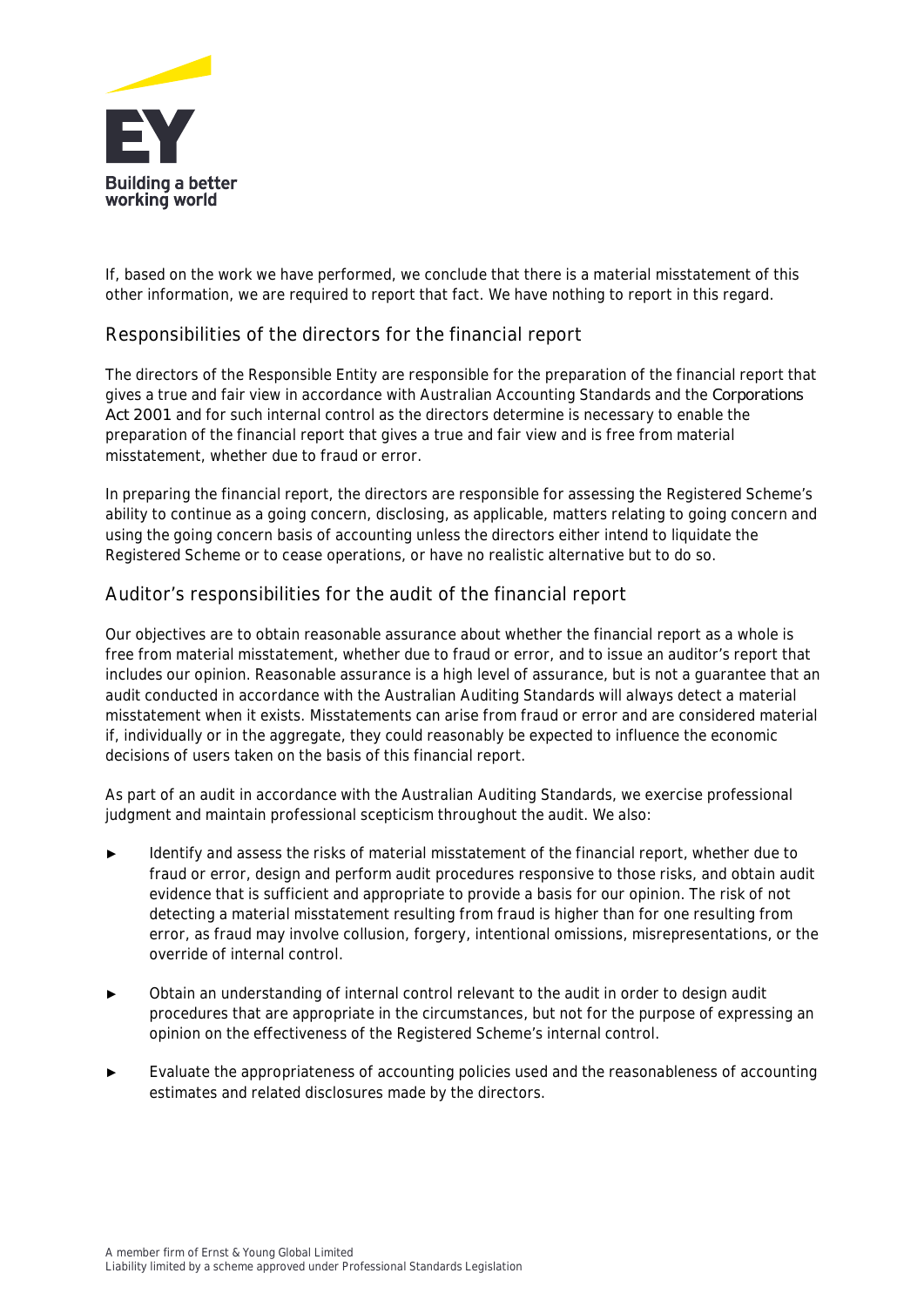

- Conclude on the appropriateness of the directors' use of the going concern basis of accounting and, based on the audit evidence obtained, whether a material uncertainty exists related to events or conditions that may cast significant doubt on the Registered Scheme's ability to continue as a going concern. If we conclude that a material uncertainty exists, we are required to draw attention in our auditor's report to the related disclosures in the financial report or, if such disclosures are inadequate, to modify our opinion. Our conclusions are based on the audit evidence obtained up to the date of our auditor's report. However, future events or conditions may cause the Registered Scheme to cease to continue as a going concern.
- Evaluate the overall presentation, structure and content of the financial report, including the disclosures, and whether the financial report represents the underlying transactions and events in a manner that achieves fair presentation.

We communicate with the directors of the Responsible Entity regarding, among other matters, the planned scope and timing of the audit and significant audit findings, including any significant deficiencies in internal control that we identify during our audit.

Ernst & Young

Lly Cl

L L Chirathamjaree Partner Perth 27 October 2021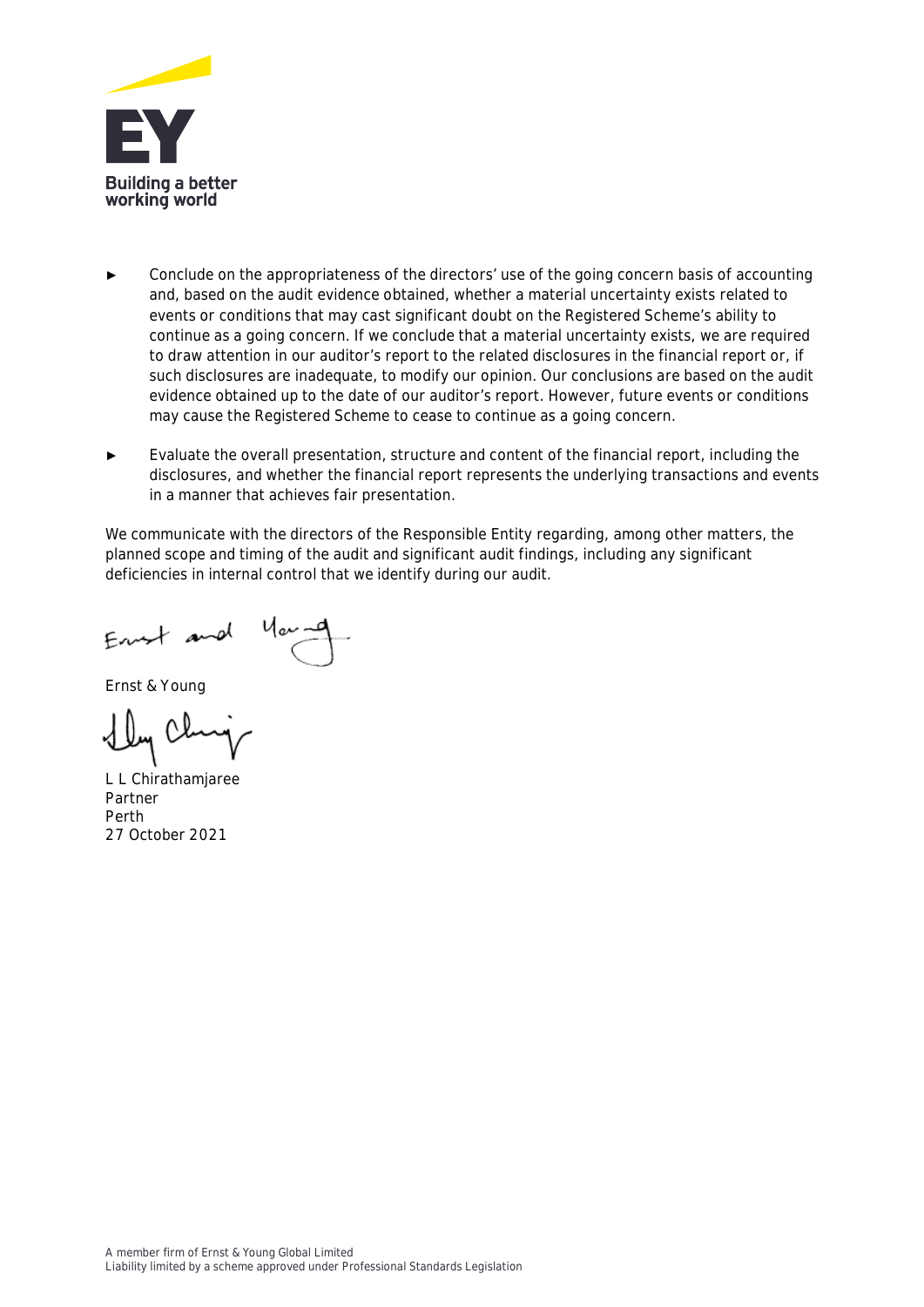# **TFS INDIAN SANDALWOOD PROJECT 2016 RETAIL INVESTMENT OFFER STATEMENT OF PROFIT OR LOSS AND OTHER COMPREHENSIVE INCOME FOR THE YEAR ENDED 30 JUNE 2021**

|                                           | 30 June 2021             | 30 June 2020 |
|-------------------------------------------|--------------------------|--------------|
| Other income and expense                  | $\overline{\phantom{0}}$ |              |
| <b>Expenses</b>                           | $\overline{\phantom{0}}$ |              |
| Operating (loss) / profit                 | ٠                        |              |
| Net profit for the period                 |                          |              |
| Total comprehensive income for the period |                          |              |
|                                           |                          |              |

The Statement of Profit or Loss and Other Comprehensive Income should be read in conjunction with the accompanying notes.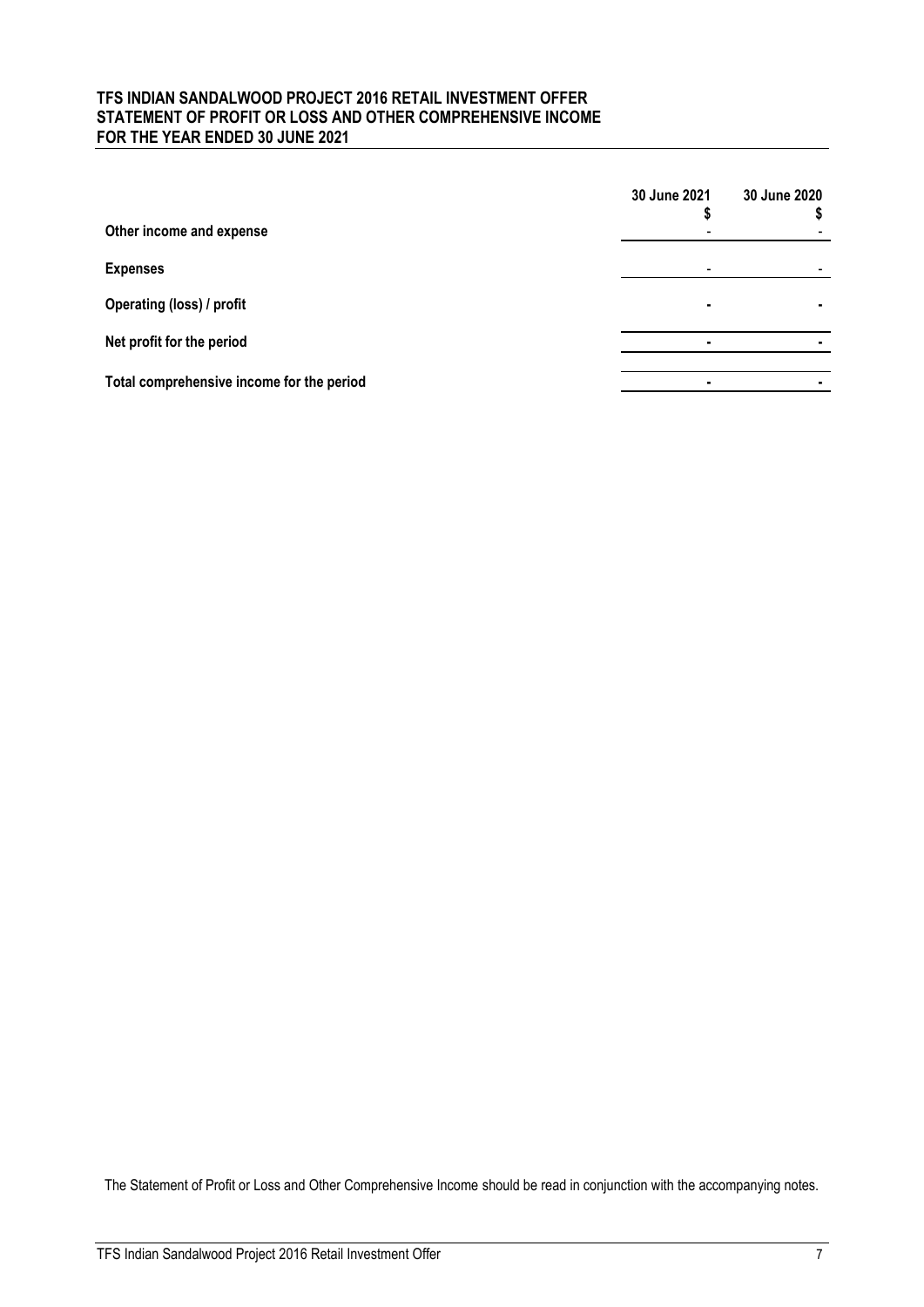# **TFS INDIAN SANDALWOOD PROJECT 2016 RETAIL INVESTMENT OFFER STATEMENT OF FINANCIAL POSITION AS AT 30 JUNE 2021**

|                             |                | 30 June 2021 30 June 2020 |
|-----------------------------|----------------|---------------------------|
| <b>Total Assets</b>         | $\blacksquare$ | ٠                         |
| <b>Total Liabilities</b>    | ٠              |                           |
| <b>Net Assets</b>           |                |                           |
| <b>Total Growers' Funds</b> | ٠              |                           |

The Statement of Financial Position should be read in conjunction with the accompanying notes.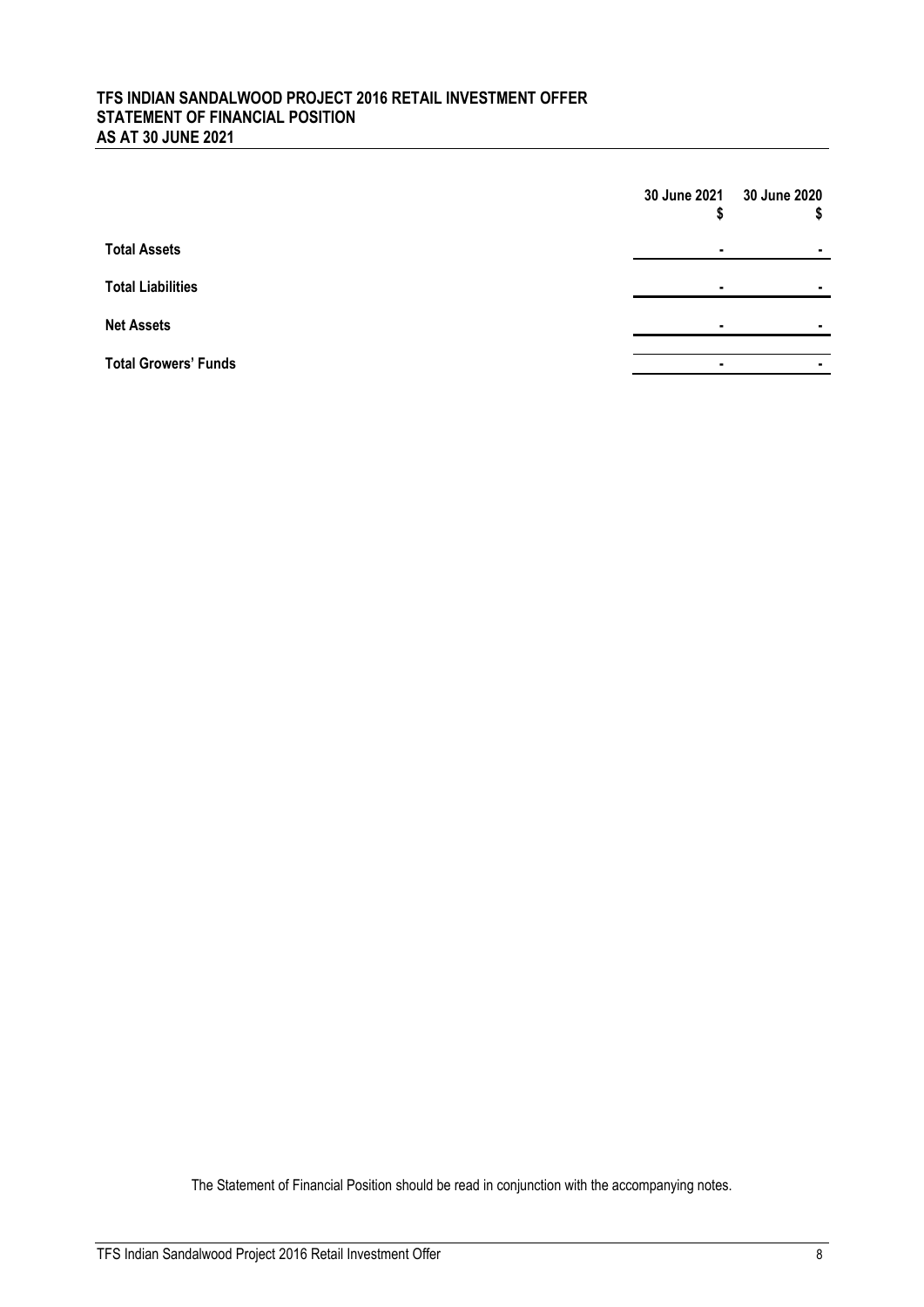# **TFS INDIAN SANDALWOOD PROJECT 2016 RETAIL INVESTMENT OFFER STATEMENT OF CHANGES IN GROWERS' FUNDS FOR THE YEAR ENDED 30 JUNE 2021**

|                                                                     | <b>Contributions</b><br><b>From</b><br><b>Growers</b> | Undistributed<br><b>Income</b><br><b>Reserve</b> | Total |
|---------------------------------------------------------------------|-------------------------------------------------------|--------------------------------------------------|-------|
| Balance at 1 July 2020<br>Total comprehensive income for the period |                                                       |                                                  |       |
| Balance at 30 June 2021                                             |                                                       |                                                  |       |
| Balance at 1 July 2019<br>Total comprehensive income for the period |                                                       |                                                  |       |
| Balance at 30 June 2020                                             |                                                       |                                                  |       |

The Statement of Changes in Growers' Funds should be read in conjunction with the accompanying notes.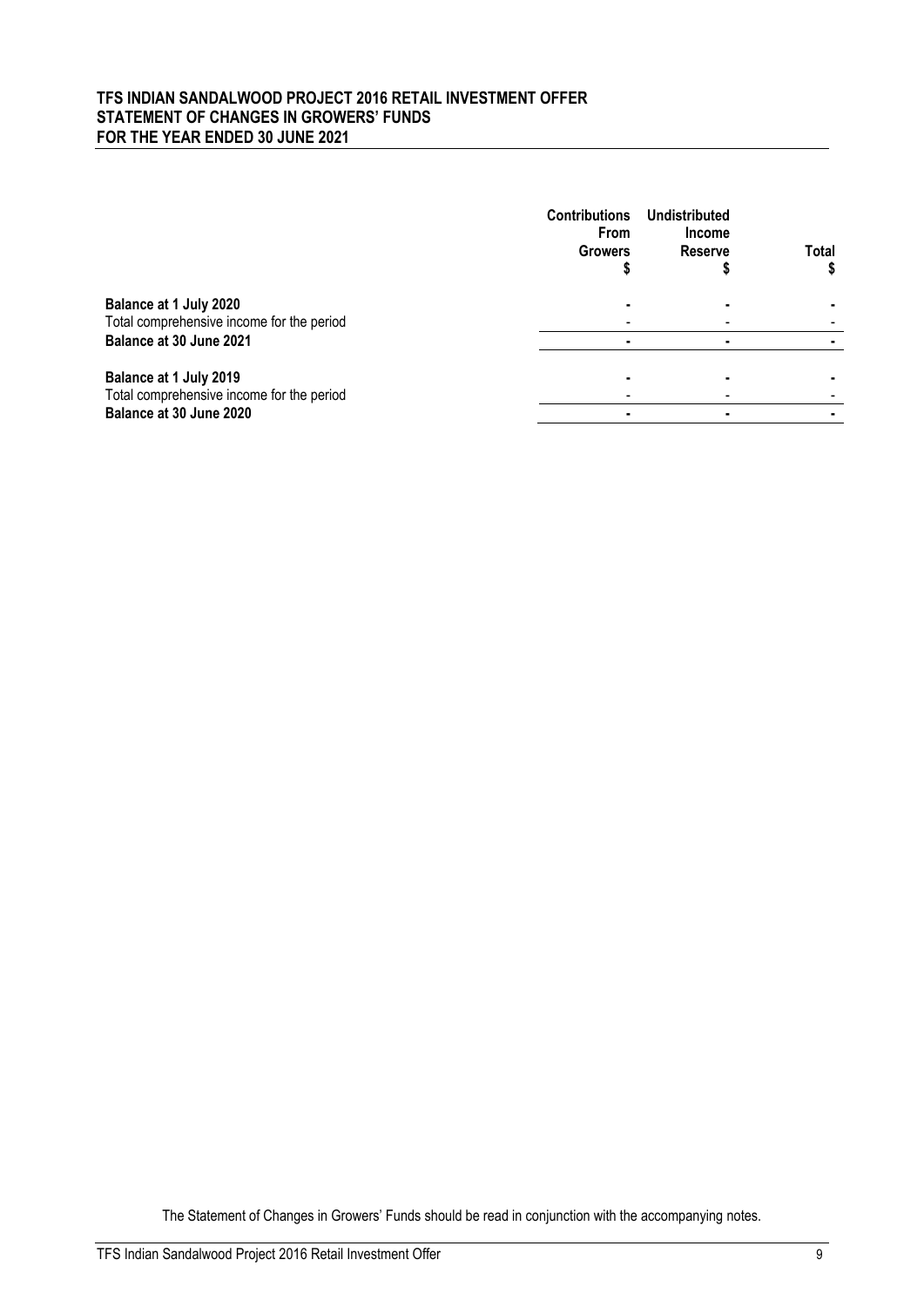# **TFS INDIAN SANDALWOOD PROJECT 2016 RETAIL INVESTMENT OFFER STATEMENT OF CASH FLOWS FOR THE YEAR ENDED 30 JUNE 2021**

|                                                                  | <b>30 June 2021</b>           | <b>30 June 2020</b> |
|------------------------------------------------------------------|-------------------------------|---------------------|
| Net movement in cash held<br>Cash at the beginning of the period | -<br>$\overline{\phantom{0}}$ |                     |
| Cash at the end of the period                                    | -                             |                     |

All cash transactions during the year were processed and managed by the Responsible Entity and no cash payments are made and received within the Project.

The Statement of Cash Flows should be read in conjunction with the accompanying notes.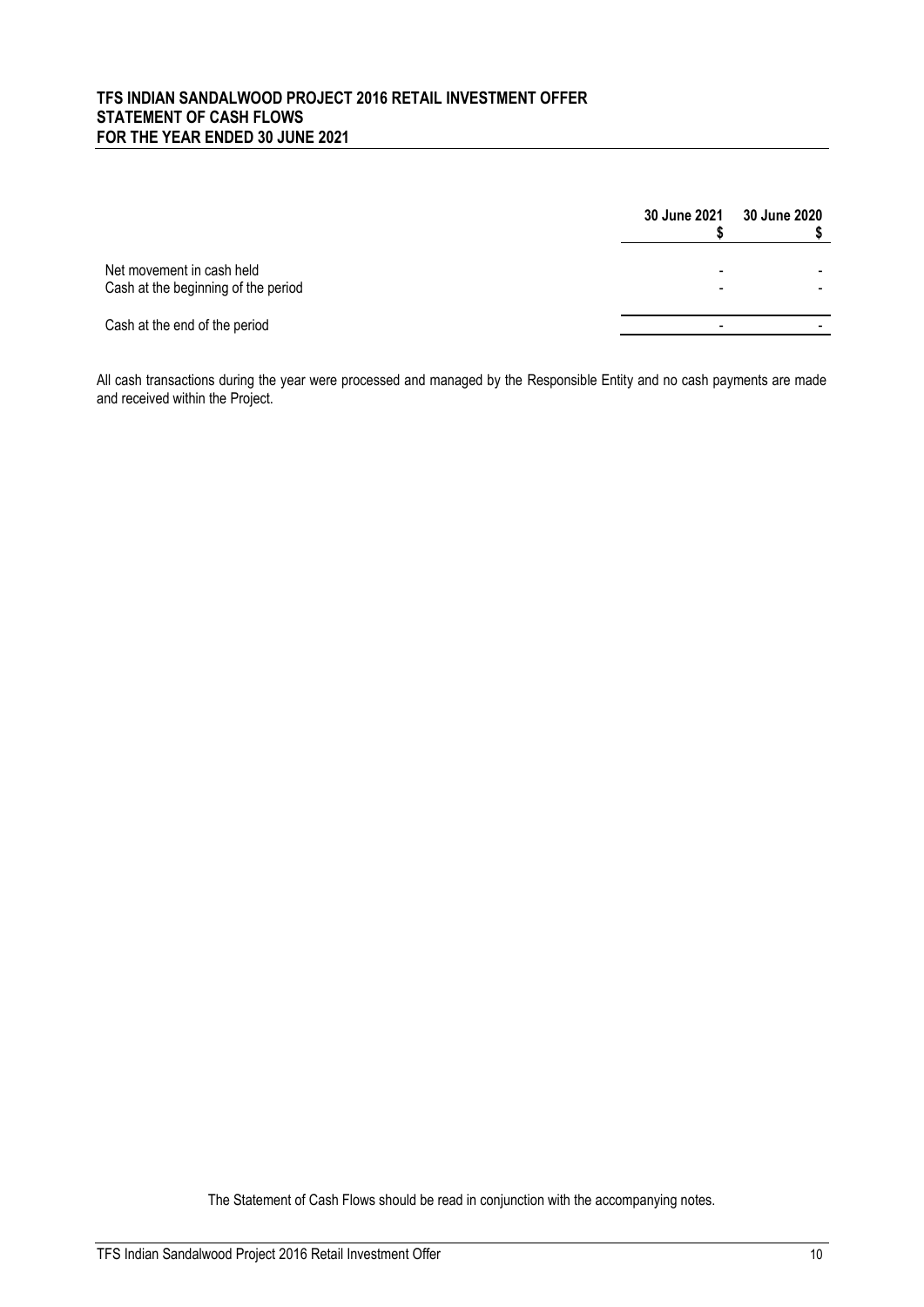# **1. GENERAL INFORMATION AND SUMMARY OF SIGNIFICANT ACCOUNTING POLICIES**

The financial report covers the TFS Indian Sandalwood Project 2016 Retail Investment Offer (the "Project" or the "Scheme") as an individual entity. The Project is a Managed Investment Scheme registered in Australia. The Scheme is expected to terminate on 30 June 2033 or at a later date, in accordance with the provisions of the Scheme Constitution.

The Responsible Entity of the Scheme is Sandalwood Properties Ltd (the "Responsible Entity").

Under the Scheme, Growers enter into a Lease and Management Agreement with the Responsible Entity and Quintis Leasing Pty Ltd ("QLPL") (a related entity of the Responsible Entity). Under the Lease and Management Agreement, the Grower sub-leases their Sandalwood lot(s) from QLPL and appoints the Responsible Entity to plant, manage and harvest the trees on the lot, as well as sell the Grower's share of the harvest of the plantation (not applicable where the Grower is an electing Grower as defined below) in consideration for the Grower agreeing to pay establishment fees, annual lease and management fees, a harvest fee and a sales and marketing fee (not applicable where the Grower is an electing Grower).

A Grower is a non-electing Grower unless they have elected to collect their share of the plantation harvest in which case they are an electing Grower.

The Scheme will continue to be managed in accordance with the investment objective and strategy set out in the Scheme's offer document and in accordance with the Scheme Constitution.

The financial report was authorised for issue on 27 October 2021 by the Board of Directors.

#### **Going concern considerations**

The financial report has been prepared on a going concern basis, which contemplates the continuity of normal business activity.

Under the Scheme, Growers enter into a lease and management agreement with the Responsible Entity and QLPL. The planting, management, harvest and sale of the trees on the Sandalwood lots are conducted by the project manager, Quintis Forestry Limited ("QFL"), as appointed by the Responsible Entity. The Responsible Entity, project manager and QLPL are wholly owned subsidiaries of Quintis Holdco Pty Limited ("QHPL"). QHPL together with its consolidated subsidiaries are referred to as the "Quintis Group".

The Scheme's liquidity position is linked to its Responsible Entity, which in turn is linked to QHPL (Parent Company of the Responsible Entity), due to on-demand loans extended to the Responsible Entity by wholly owned subsidiaries of QHPL.

After taking into account all available information, the Directors of the Scheme have concluded that there are currently reasonable grounds to believe that the preparation of the 30 June 2021 financial report on a going concern basis is appropriate.

#### **Basis of Preparation**

These general purpose financial statements for the year ended 30 June 2021 have been prepared in accordance with requirements of the *Corporations Act 2001*, Australian Accounting Standards applicable to "for profit entities" and other authoritative pronouncements of the Australian Accounting Standards Board. The financial report also complies with International Financial Reporting Standards ("IFRS") as issued by the International Accounting Standards Board.

The financial statements have also been prepared on an accruals basis and is based on historical cost.

The financial statements only include Scheme property which does not include:

- the application money paid by the Grower to the Responsible Entity which covers the establishment fee, upfront annual fee and upfront rent;
- the lease and management fees paid by the Grower to the Responsible Entity under the Lease and Management Agreement;
- the trees growing on each Grower's lot;
- the harvest produce; and
- the harvest proceeds received by the Responsible Entity on sale of the harvest produce held in trust for the non-electing Growers.

The Scheme has adopted all new and amended Accounting Standards and Interpretations effective as of 1 July 2020. The adoption of these new and amended Accounting Standards and Interpretations had no material impact on the financial position or performance of the Project.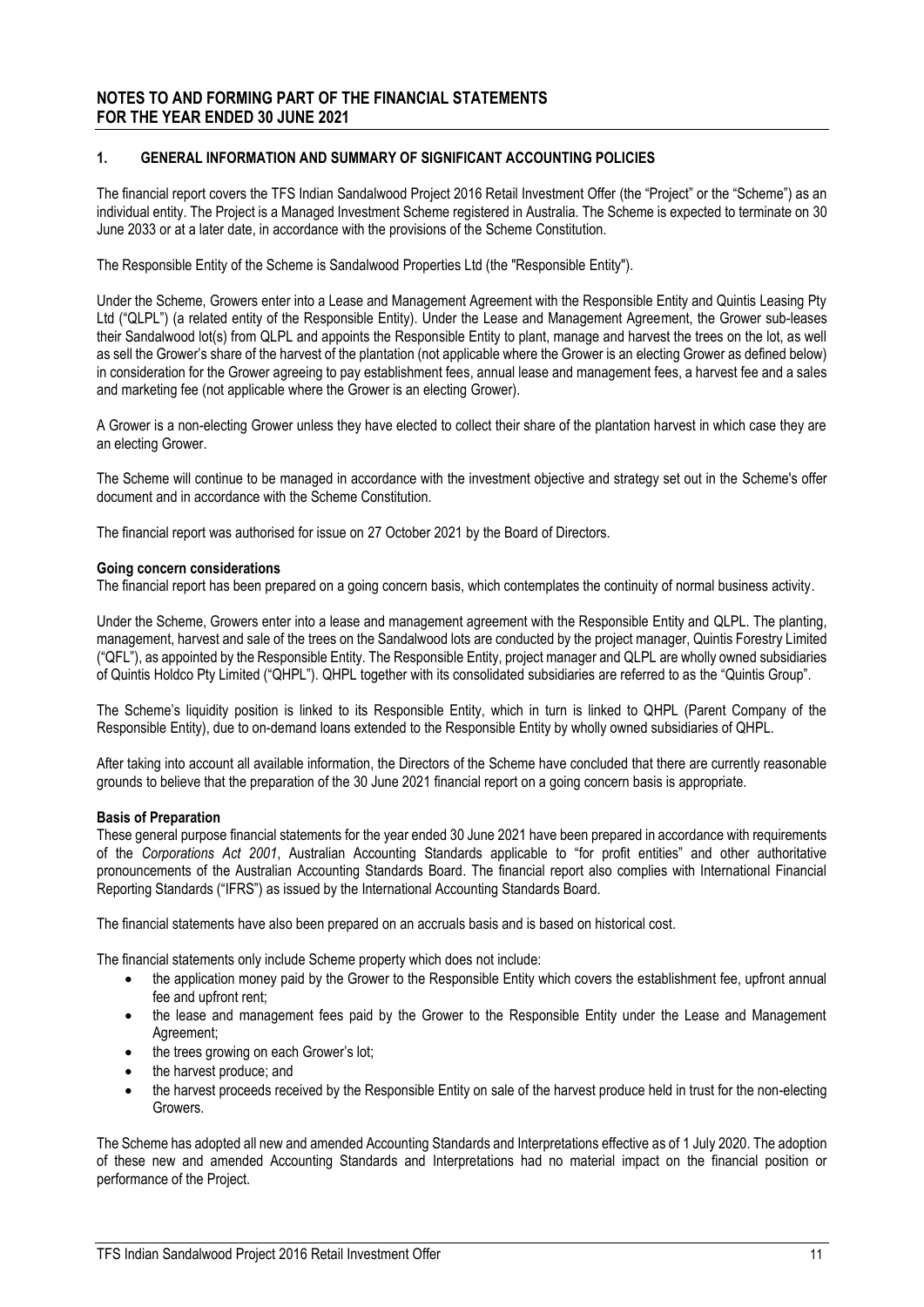#### **a) Functional and presentation currency**

Items included in the financial report are measured using the currency of the primary economic environment in which the Scheme operates (the "functional currency"). This is the Australian dollar, which reflects the currency of the economy in which the Scheme competes for funds and is regulated. The Australian dollar is also the Scheme's presentation currency.

### **b) Significant Accounting Judgements**

The Directors of the Responsible Entity (the "Directors") have applied the following key judgements in preparing these financial statements.

#### *Establishment fees paid by Growers*

The Directors do not believe that establishment fees paid by Growers to the Responsible Entity represent a contribution to the Scheme and are therefore not Scheme property. Rather these fees are paid to and are received by the Responsible Entity in discharge of the Grower's individual obligation to pay for establishment services relating to the Grower's particular leased area, not the plantation as a whole. Accordingly, establishment fees are not recognised in these financial statements.

#### *Transactions arising from the Lease and Management Agreement*

Under the Lease and Management Agreement with the Responsible Entity and QLPL, the Grower sub-leases their Sandalwood lot(s) from QLPL and appoints the Responsible Entity to plant, manage and harvest the trees on the lot (not applicable where the Grower is an electing Grower as defined below), as well as sell the Grower's share of the harvest of the plantation in consideration of the Grower agreeing to pay establishment fees, annual lease and management fees, a harvest fee and a sales and marketing fee (not applicable where the grower is an electing grower).

Transactions arising from the Lease and Management Agreement and other associated charges made between the grower and the Responsible Entity have been excluded from the scope of transactions recognised in the Project's financial statements. The Directors do not believe the annual payments made by the growers to the Responsible Entity become Scheme property. Rather they are paid to and received by the Responsible Entity as rent and fees in discharge of a grower's individual obligation to pay such amounts.

#### *Sandalwood trees and harvest produce*

The Sandalwood trees established from the establishment services grow on the individual Grower's leased area. A Grower has full right, title and interest in either the Grower's proportional share of harvested trees (if an electing Grower) or the Grower's proportional share of harvest proceeds from the sale of the harvested trees (if a non-electing Grower). While there is an element of pooling to arrive at the harvested trees, the Grower retains full right, title and interest in the harvested trees. Accordingly, the Directors also believe that the Sandalwood trees and harvest produce are the assets of the Grower rather than the Scheme and as such should not be recorded in the Scheme financial statements as biological assets or inventory respectively.

#### *Cash and cash equivalents held in trust for the Growers*

Under the Scheme and Lease and Management Agreement, the Responsible Entity is required to establish separate bank accounts which are maintained by an independent custodian for certain funds received including Application Money received from Growers and gross proceeds from the sale of harvested trees for electing Growers. These bank accounts are held in the name of the Responsible Entity and maintained by an independent custodian in trust for the Growers. The Directors do not believe the funds held by the Responsible Entity in trust for the Growers become Scheme property and therefore these bank accounts have not been recorded in the Scheme financial statements.

### **c) New and amended Accounting Standards and Interpretations issued but not yet effective**

A number of new and amended Accounting Standards and interpretations are effective for annual periods beginning after 1 July 2021, and have not been applied in preparing these financial statements. It is not expected that these new and amended Accounting Standards and Interpretations will have a significant impact on the Scheme.

### **2. OPERATING SEGMENTS**

#### *Identification of reportable segments*

The Responsible Entity has identified that the Scheme has one reportable segment which is consistent with the financial statements as a whole.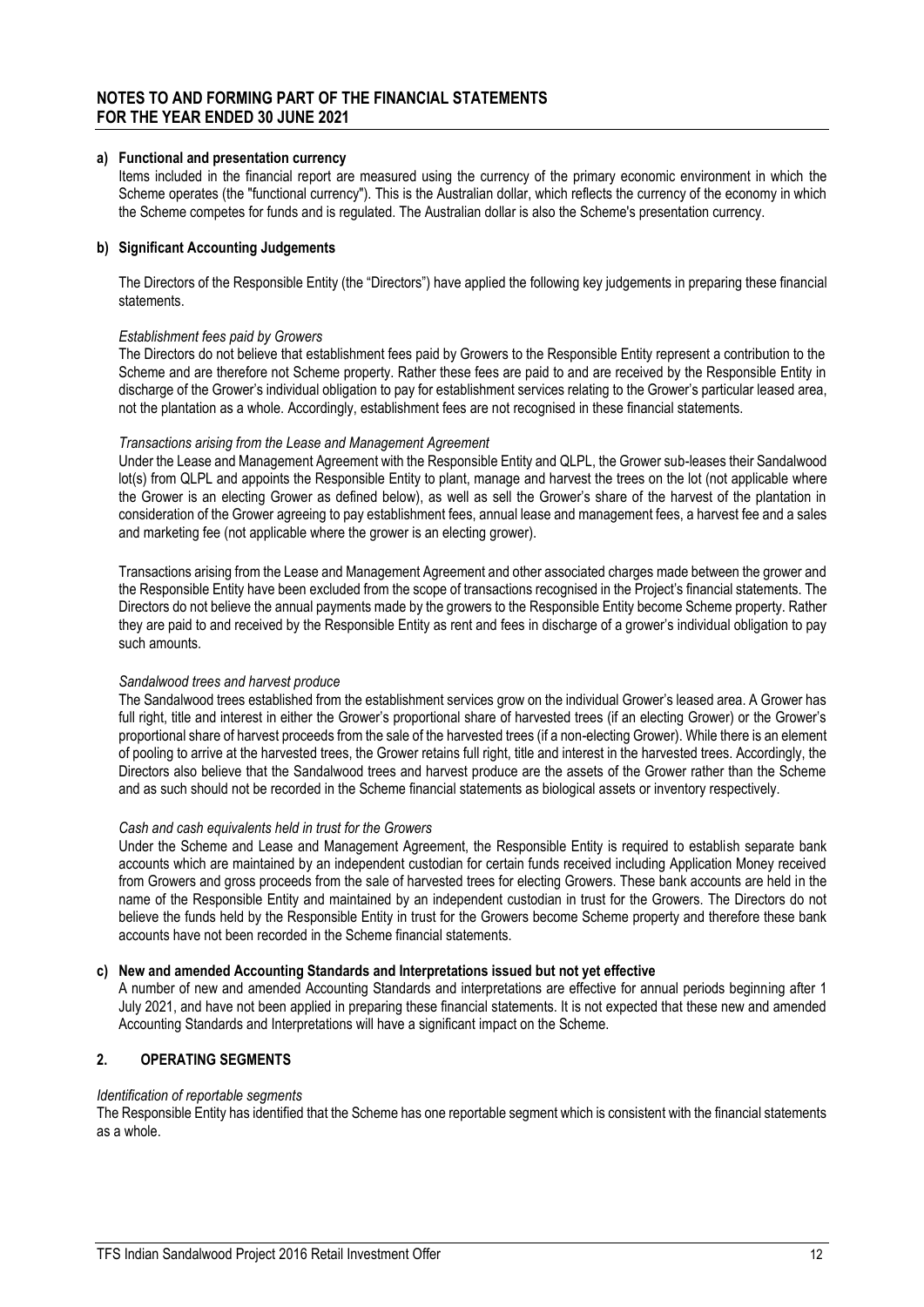# **3. SUBSEQUENT EVENTS**

### *Outbreak of COVID-19*

It is not practicable to estimate the potential impact of COVID-19 on the future sale of the forest produce after the reporting date. The situation is subject to rapid change and regional variability and is dependent on measures imposed by the Australian Government and other countries, for management of the public health issue and any economic stimulus that may be provided.

Other than the possible impact of COVID-19 as disclosed above and in 'Results of Operations', no other matter or circumstance, not otherwise dealt with in the half year financial report, has significantly affected or may significantly affect the Project.

# **4. FINANCIAL INSTRUMENTS**

The Scheme holds no financial instruments.

# **5. RELATED PARTY DISCLOSURE**

#### **a) Responsible Entity**

The Responsible Entity of TFS Indian Sandalwood Project 2016 Retail Investment Offer is Sandalwood Properties Ltd, whose immediate parent company is Quintis (Australia) Pty Limited and ultimate holding company is Quintis Holdco Pty Limited.

#### **b) Fees paid or payable to the Responsible Entity**

The Responsible Entity did not charge any fees to the Scheme during the year ended 30 June 2021 (2020: nil).

The Responsible Entity provides Sandalwood plantation establishment and management services for TFS Indian Sandalwood Project 2016 Retail Investment Offer and carries out the custodial and administrative functions. There were no transactions during the year and amounts payable at 30 June 2021 between the Scheme and the Responsible Entity were nil (2020: nil).

#### **c) Holdings of Directors and Director Related Entities**

No lease interests (on the same terms and conditions as other growers) are held by Directors or parties related to Directors.

At 30 June 2021 there were 0 units held by the Responsible Entity or subsidiaries of Quintis. No amounts are outstanding at year end.

#### **d) Key management compensation**

No compensation has been paid by the Project directly, or its Responsible Entity to key management personnel of Quintis.

### **6. COMPLIANCE MATTERS**

### **a) Compliance Committee**

Mr David Mahon was appointed as Compliance Officer on 26 March 2019.

### **b) Remuneration of Directors and Compliance Committee**

In the current year, no fees were paid (2020: nil) to the Compliance Committee following the appointment of the Directors to the board of the Responsible Entity (refer to Note 6(a)). \$10,909 was paid (2020: \$10,909) to the Directors for provision of their services during the year ended 30 June 2021.

# **7. AUDITOR REMUNERATION**

Ernst & Young are the auditors of the Scheme and the Scheme's compliance plan. During the year the auditors received remuneration in relation to the Project of \$4,218 (2020: \$4,100).

# **8. CONTINGENT LIABILITIES**

There were no contingent liabilities as at 30 June 2021 (2020: nil).

### **9. INCOME TAXES**

Under current Australian legislation, the Scheme is not subject to income tax provided the growers are presently entitled to the income of the Scheme and the Scheme fully distributes its net taxable income.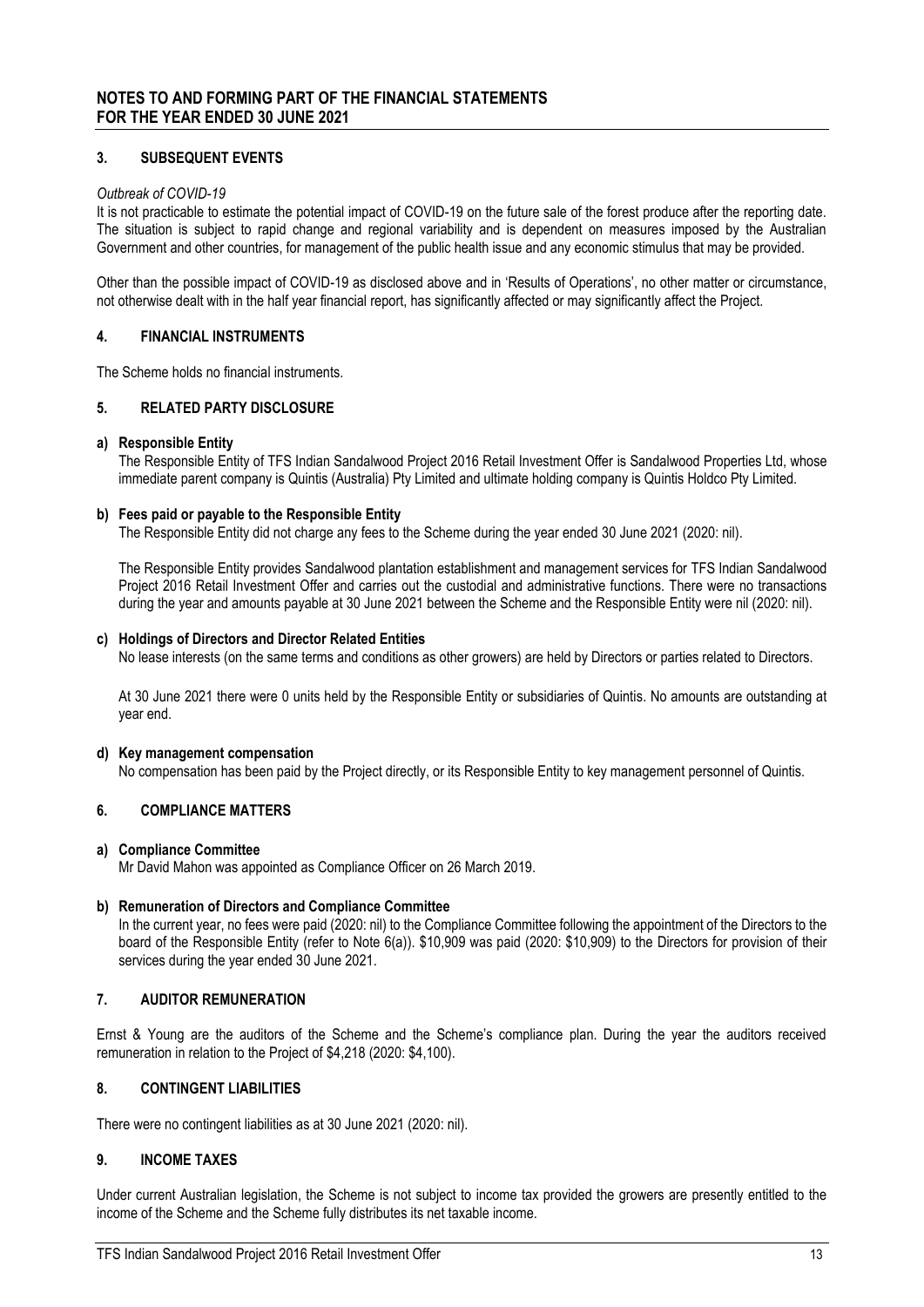# **10. PROJECT DETAILS**

The registered office of the Project and principal place of business is Level 1, 87 Colin Street, West Perth WA 6005.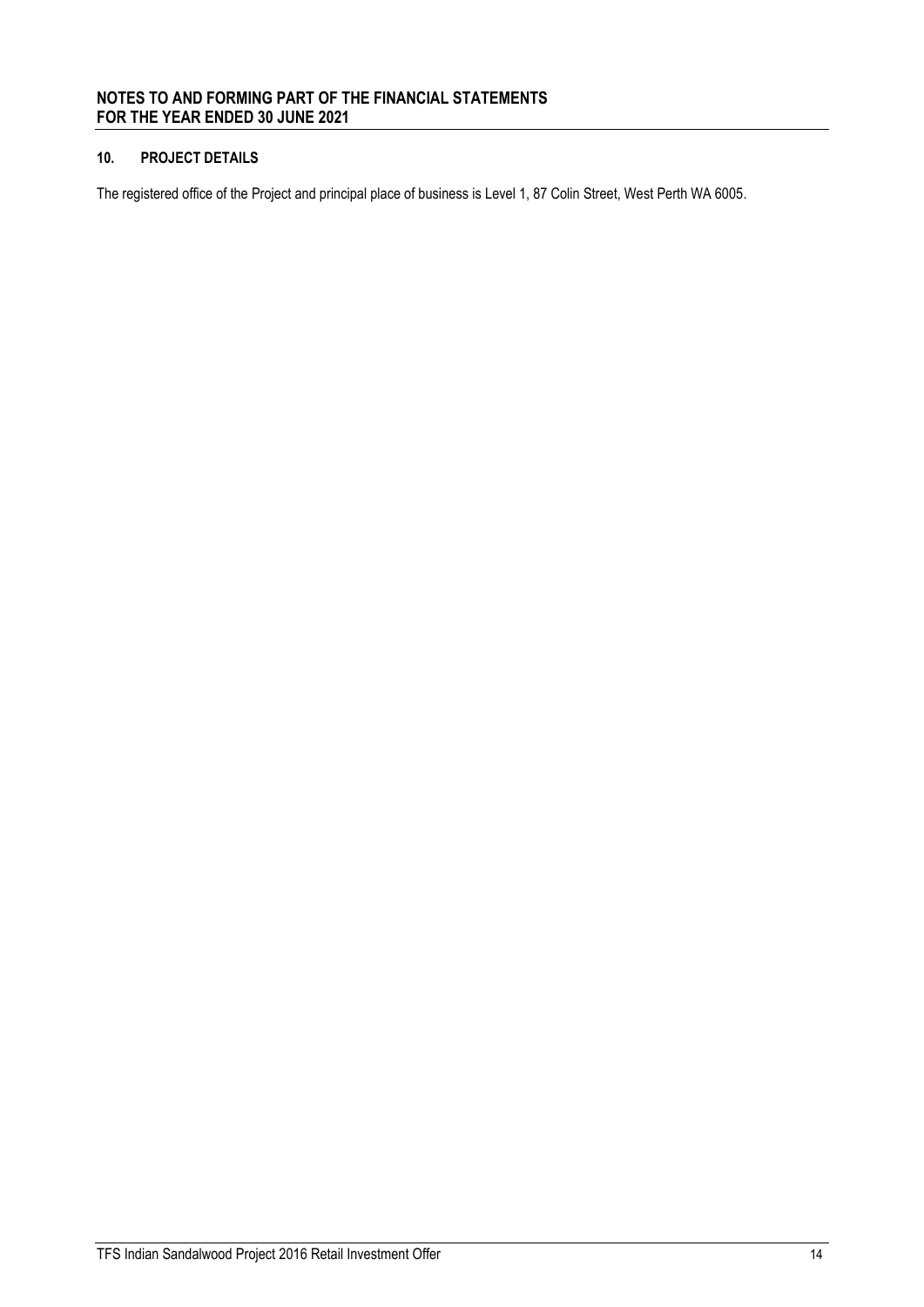# **DIRECTORS' DECLARATION**

In accordance with a resolution of the Directors of Sandalwood Properties Ltd, I state that:

In the opinion of the Directors:

- a) The financial statements and notes of TFS Indian Sandalwood Project 2016 Retail Investment Offer for the year ended 30 June 2021 are in accordance with the *Corporations Act 2001*, including:
	- (i) giving a true and fair view of the Scheme's financial position as at 30 June 2021 and its performance for the year ended on that date; and
	- (ii) complying with Accounting Standards and the *Corporations Regulations 2001;*
- b) The financial statements and notes also comply with International Financial Reporting Standards as disclosed in Note 1; and
- c) There are reasonable grounds to believe that the Scheme will be able to pay its debts as and when they become due and payable.

Signed on behalf of the Board Sandalwood Properties Ltd

KB.

**Kent Burwash - Chairman** Dated at Perth on 27 October 2021.